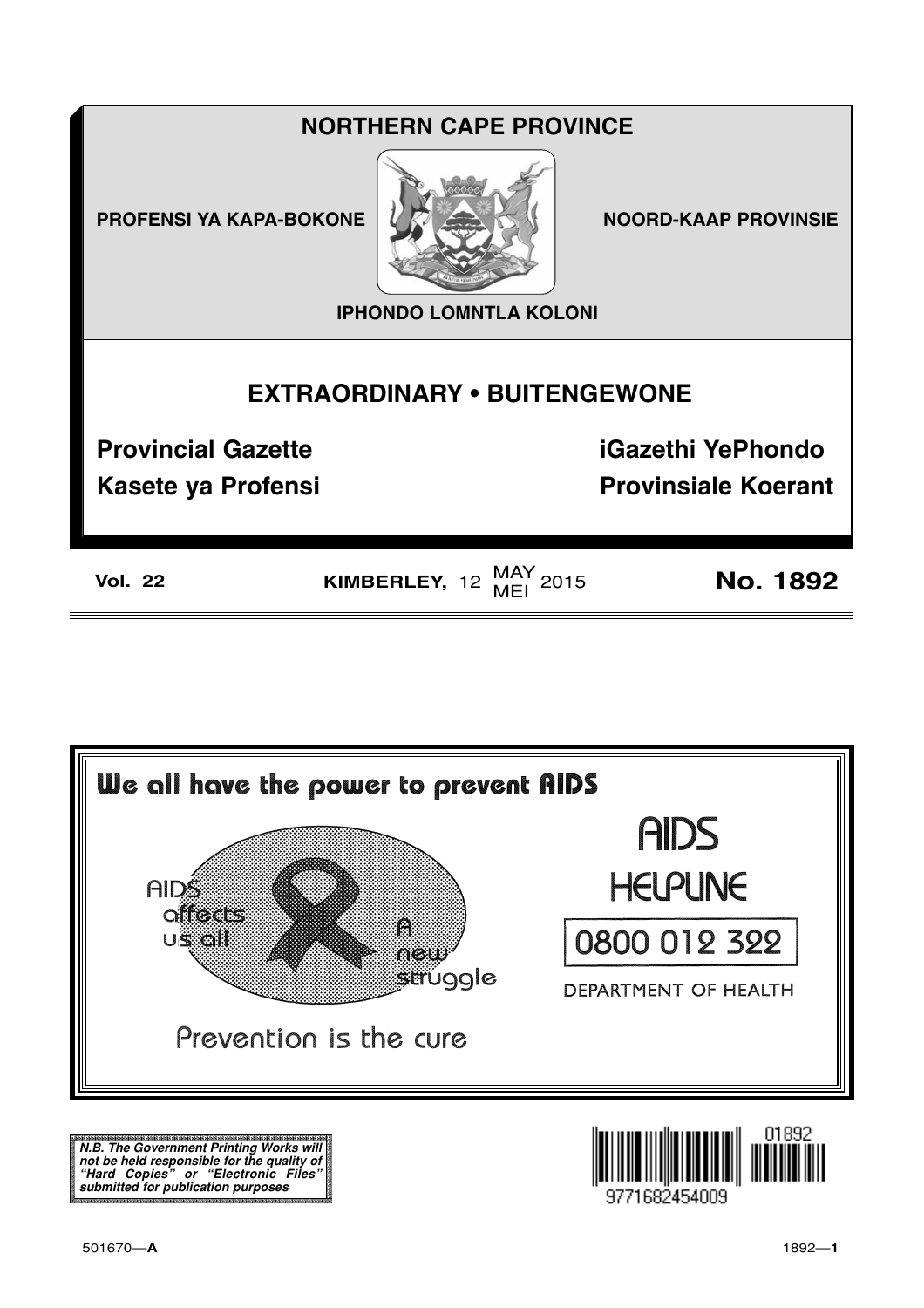# **from Government Printing Works Important** Information

Dear Valued Customers,

Government Printing Works has implemented rules for completing and submitting the electronic Adobe Forms when you, the customer, submits your notice request.

Please take note of these guidelines when completing your form.

**GPW Business Rules**

- 1. No hand written notices will be accepted for processing, this includes Adobe forms which have been completed by hand.
- 2. Notices can only be submitted in Adobe electronic form format to the email submission address submit.egazette@gpw.gov.za. This means that any notice submissions not on an Adobe electronic form that are submitted to this mailbox will be **rejected**. National or Provincial gazette notices, where the Z95 or Z95Prov must be an Adobe form but the notice content (body) will be an attachment.
- 3. Notices brought into GPW by "walk-in" customers on electronic media can only be submitted in Adobe electronic form format. This means that any notice submissions not on an Adobe electronic form that are submitted by the customer on electronic media will be **rejected**. National or Provincial gazette notices, where the Z95 or Z95Prov must be an Adobe form but the notice content (body) will be an attachment.
- 4. All customers who walk in to GPW that wish to submit a notice that is not on an electronic Adobe form will be routed to the Contact Centre where the customer will be taken through the completion of the form by a GPW representative. Where a customer walks into GPW with a stack of hard copy notices delivered by a messenger on behalf of a newspaper the messenger must be referred back to the sender as the submission does not adhere to the submission rules.
- 5. All notice submissions that do not comply with point 2 will be charged full price for the notice submission.
- 6. The current cut-off of all Gazette's remains unchanged for all channels. (Refer to the GPW website for submission deadlines – www.gpwonline.co.za)
- 7. Incorrectly completed forms and notices submitted in the wrong format will be rejected to the customer to be corrected and resubmitted. Assistance will be available through the Contact Centre should help be required when completing the forms. (012-748 6200 or email info.egazette@gpw.gov.za)
- 8. All re-submissions by customers will be subject to the above cut-off times.
- 9. All submissions and re-submissions that miss the cut-off will be rejected to the customer to be submitted with a new publication date.
- 10. Information on forms will be taken as the primary source of the notice to be published. Any instructions that are on the email body or covering letter that contradicts the notice form content will be ignored.

You are therefore advised that effective from **Monday, 18 May 2015** should you not comply with our new rules of engagement, all notice requests will be rejected by our new system.

Furthermore, the fax number **012- 748 6030** will also be **discontinued** from this date and customers will only be able to submit notice requests through the email address submit.egazette@gpw.gov.za.









IRU LEEKS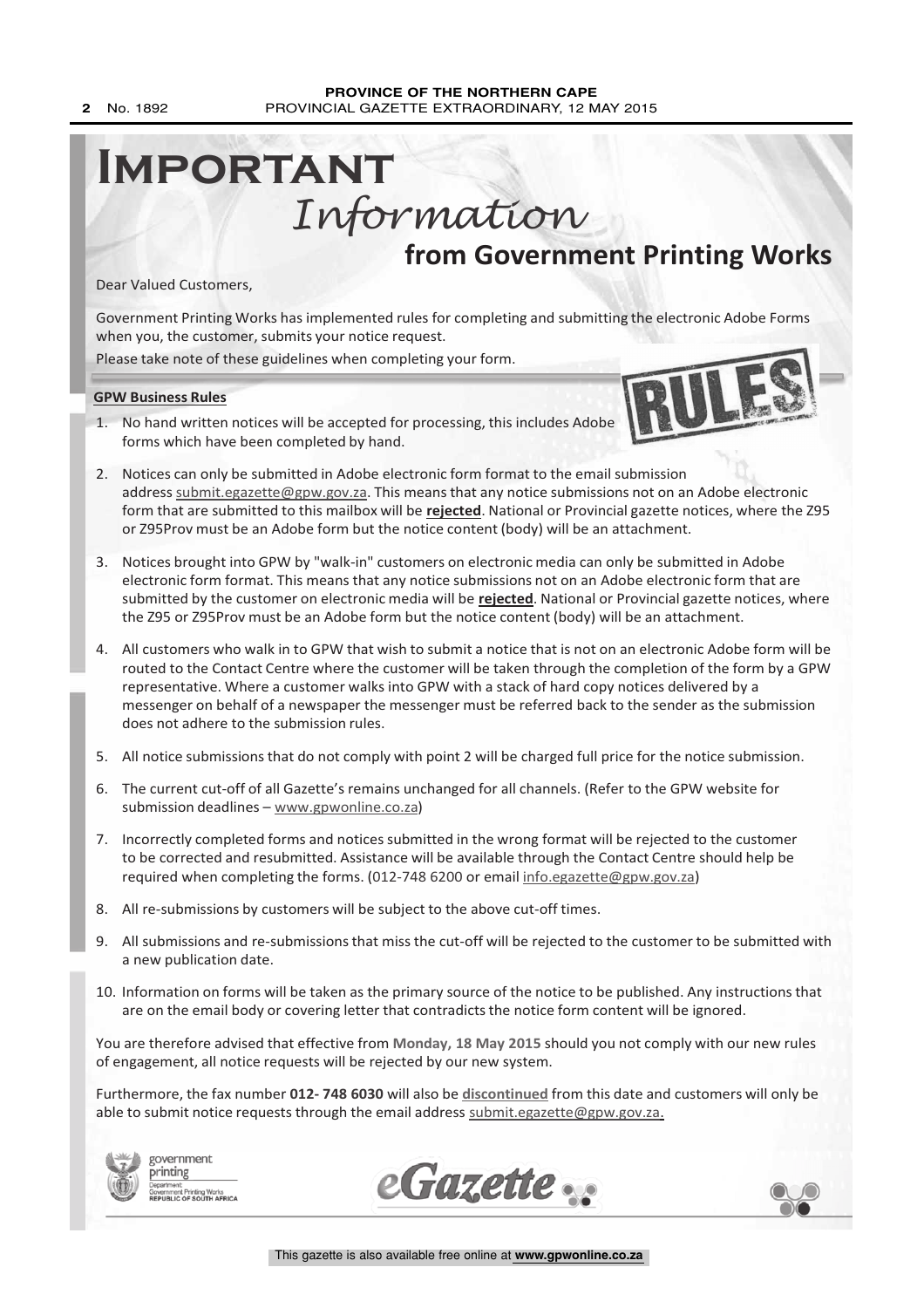#### **PROVINSIE NOORD-KAAP** BUITENGEWONE PROVINSIALE KOERANT, 12 MEI 2015 No. 1892 3



**DO** use the new Adobe Forms for your notice request. These new forms can be found on our website: www.gpwonline.co.za under the Gazette Services page.

**DO** attach documents separately in your email to GPW. (In other words, your email should have an Adobe Form plus proof of payment – 2 separate attachments – where notice content is applicable, it should also be a 3<sup>rd</sup> separate attachment)

**DO** specify your requested publication date.

**DO** send us the electronic Adobe form. (There is no need to print and scan it).



**DON'T** submit request as <sup>a</sup> single PDF containing all other documents, i.e. form, proof of payment & notice content, it will be **FAILED** by our new system.

**DON'T** print and scan the electronic Adobe form.

**DON'T** send queries or RFQ's to the submit.egazette mailbox.

**DON'T** send bad quality documents to GPW. (Check that documents are clear and can be read)

| <b>Form Completion Rules</b> |  |
|------------------------------|--|
|                              |  |

| PDOP Car<br><b>Form Completion Rules</b> |                                                                                                            |                                                                                                                                                                                                                                                                                                                                                                                          |  |  |  |
|------------------------------------------|------------------------------------------------------------------------------------------------------------|------------------------------------------------------------------------------------------------------------------------------------------------------------------------------------------------------------------------------------------------------------------------------------------------------------------------------------------------------------------------------------------|--|--|--|
| No.                                      | <b>Rule Description</b>                                                                                    | <b>Explanation/example</b>                                                                                                                                                                                                                                                                                                                                                               |  |  |  |
| $\mathbf{1}$ .                           | All forms must be completed in the chosen<br>language.                                                     | GPW does not take responsibility for translation of notice<br>content.                                                                                                                                                                                                                                                                                                                   |  |  |  |
| 2.                                       | All forms must be completed in sentence<br>case, i.e. No fields should be completed in all<br>uppercase.   | e.g. "The company is called XYZ Production Works"                                                                                                                                                                                                                                                                                                                                        |  |  |  |
| 3 <sub>1</sub>                           | No single line text fields should end with any<br>punctuation, unless the last word is an<br>abbreviation. | e.g. "Pty Ltd.", e.g. Do not end an address field, company<br>name, etc. with a period (.) comma (,) etc.                                                                                                                                                                                                                                                                                |  |  |  |
| 4.                                       | Multi line fields should not have additional<br>hard returns at the end of lines or the field<br>itself.   | This causes unwanted line breaks in the final output, e.g.<br>Do not type as:<br>43 Bloubokrand Street<br>Putsonderwater<br>1923<br>Text should be entered as:<br>43 Bloubokrand Street, Putsonderwater, 1923                                                                                                                                                                            |  |  |  |
| 5.                                       | Grid fields (Used for dates, ID Numbers,<br>Telephone No., etc.)                                           | Date fields are verified against format CCYY-MM-DD<br>$\bullet$<br>Time fields are verified against format HH:MM<br>$\bullet$<br>Telephone/Fax Numbers are not verified and allow<br>$\bullet$<br>for any of the following formats limited to 13<br>characters: including brackets, hyphens, and spaces<br>0123679089<br>$\circ$<br>(012) 3679089<br>$\circ$<br>(012)367-9089<br>$\circ$ |  |  |  |
| 6.                                       | Copy/Paste from other documents/text<br>editors into the text blocks on forms.                             | Avoid using this option as it carries the original<br>$\bullet$<br>formatting, i.e. font type, size, line spacing, etc.<br>Do not include company letterheads, logos, headers,<br>$\bullet$<br>footers, etc. in text block fields.                                                                                                                                                       |  |  |  |





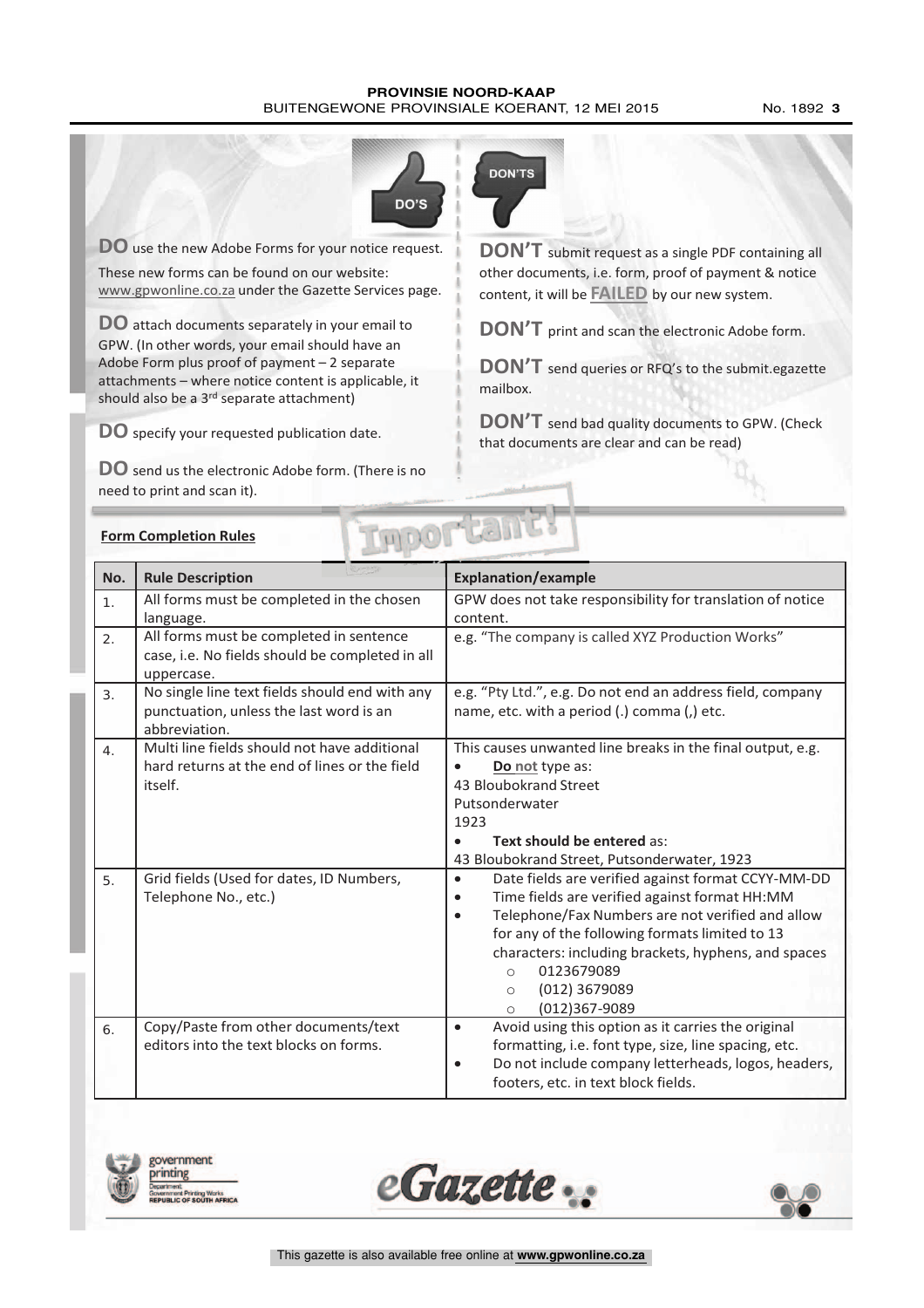| Font type should remain as Arial<br>$\bullet$<br>Font size should remain unchanged at 9pt<br>$\bullet$<br>Line spacing should remain at the default of 1.0<br>$\bullet$<br>The following formatting is allowed:<br>$\bullet$<br><b>Bold</b><br>$\circ$<br><b>Italic</b><br>$\circ$<br>Underline<br>$\circ$<br>Superscript<br>$\circ$<br>Subscript<br>$\circ$<br>Do not use tabs and bullets, or repeated spaces<br>$\bullet$<br>in lieu of tabs and indents                                                                                                                                        |
|----------------------------------------------------------------------------------------------------------------------------------------------------------------------------------------------------------------------------------------------------------------------------------------------------------------------------------------------------------------------------------------------------------------------------------------------------------------------------------------------------------------------------------------------------------------------------------------------------|
| Text justification is allowed:<br>Left<br>$\circ$<br>Right<br>$\circ$<br>Center<br>$\circ$<br>Full<br>$\bigcap$<br>Do not use additional hard or soft returns at the<br>end of line/paragraphs. The paragraph breaks<br>are automatically applied by the output<br>software<br>Allow the text to wrap automatically to<br>$\circ$<br>the next line only use single hard return<br>to indicate the next paragraph<br>Numbered lists are allowed, but no<br>$\circ$<br>special formatting is applied. It maintains<br>the standard paragraph styling of the<br>gazette, i.e. first line is indented. |
| 1. The quick brown fox jumps over the lazy river. The quick brown fox jumps over the lazy river.                                                                                                                                                                                                                                                                                                                                                                                                                                                                                                   |



You can find the **new electronic Adobe Forms** on the website www.gpwonline.co.za under the Gazette Services page.

For any queries or quotations, please<br>
Marinellion<br>
Marinellion<br>
Sazette Services page.<br>
The Casette Contact the eGazette Contact Centre<br>
on 012-748 6200 or email<br>
Info.egazette@gpw.gov.za For any **queries** or **quotations**, please contact the **eGazette Contact Centre** on 012-748 6200 or email  $info.egazette@gpw.gov.z$ 

*Government Printing Works does not accept responsibility for notice requests submitted through the discontinued channels as well as for the quality and accuracy of information, or incorrectly captured information and will not amend information supplied.*

*GPW will not be held responsible for notices not published due to non-compliance and/or late submission.*



This gazette is also available free online at **www.gpwonline.co.za**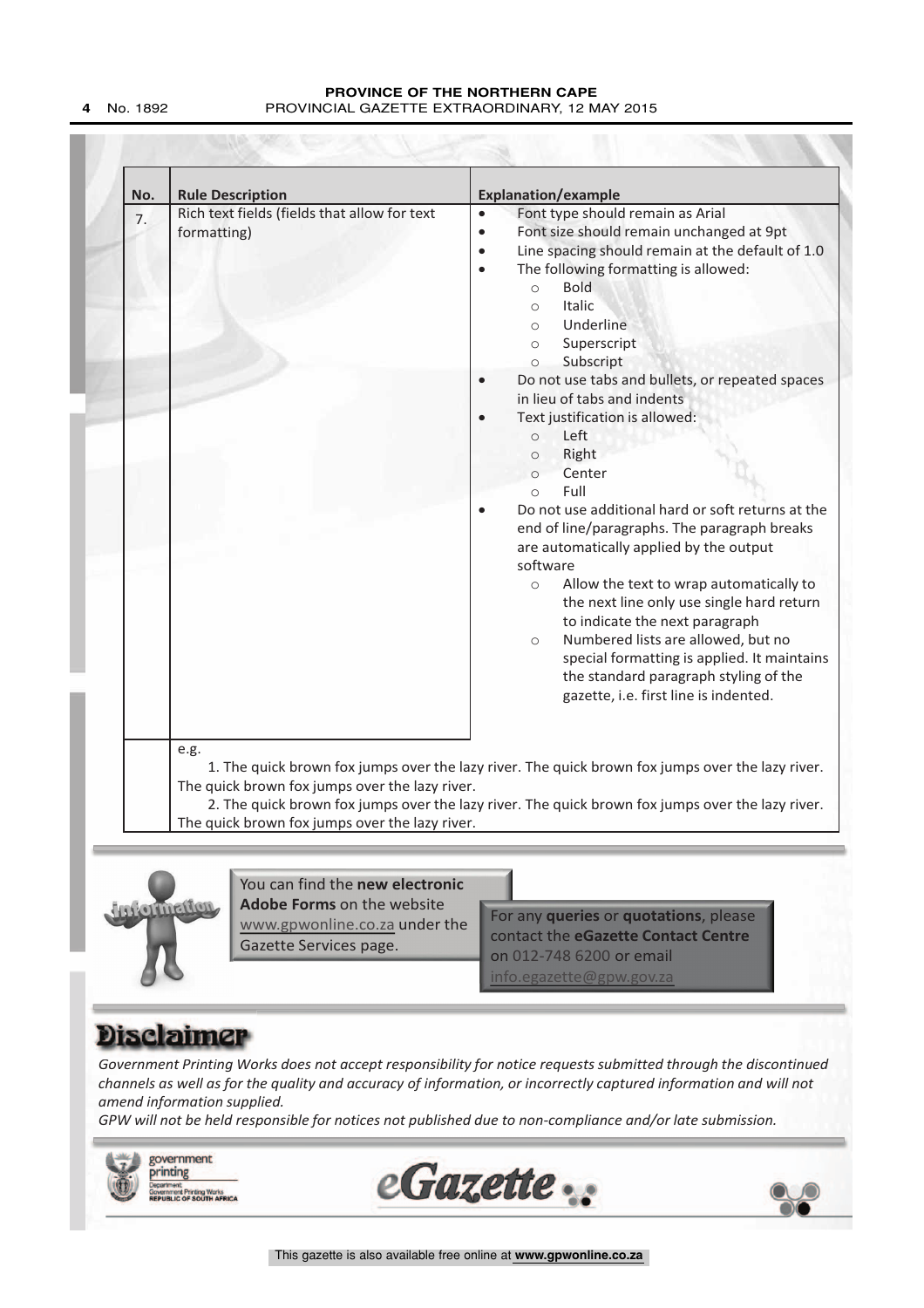#### **IMPORTANT NOTICE**

**The Government Printing Works will not be held responsible for faxed documents not received due to errors on the fax machine or faxes received which are unclear or incomplete. Please be advised that an "OK" slip, received from a fax machine, will not be accepted as proof that documents were received by the GPW for printing. If documents are faxed to the GPW it will be the sender's responsibility to phone and confirm that the documents were received in good order.**

**Furthermore the Government Printing Works will also not be held responsible for cancellations and amendments which have not been done on original documents received from clients.**

|     | <b>CONTENTS • INHOUD</b> |             |                |
|-----|--------------------------|-------------|----------------|
| No. |                          | Page<br>No. | Gazette<br>No. |
|     | <b>GENERAL NOTICE</b>    |             |                |
| 34  |                          |             | 1892           |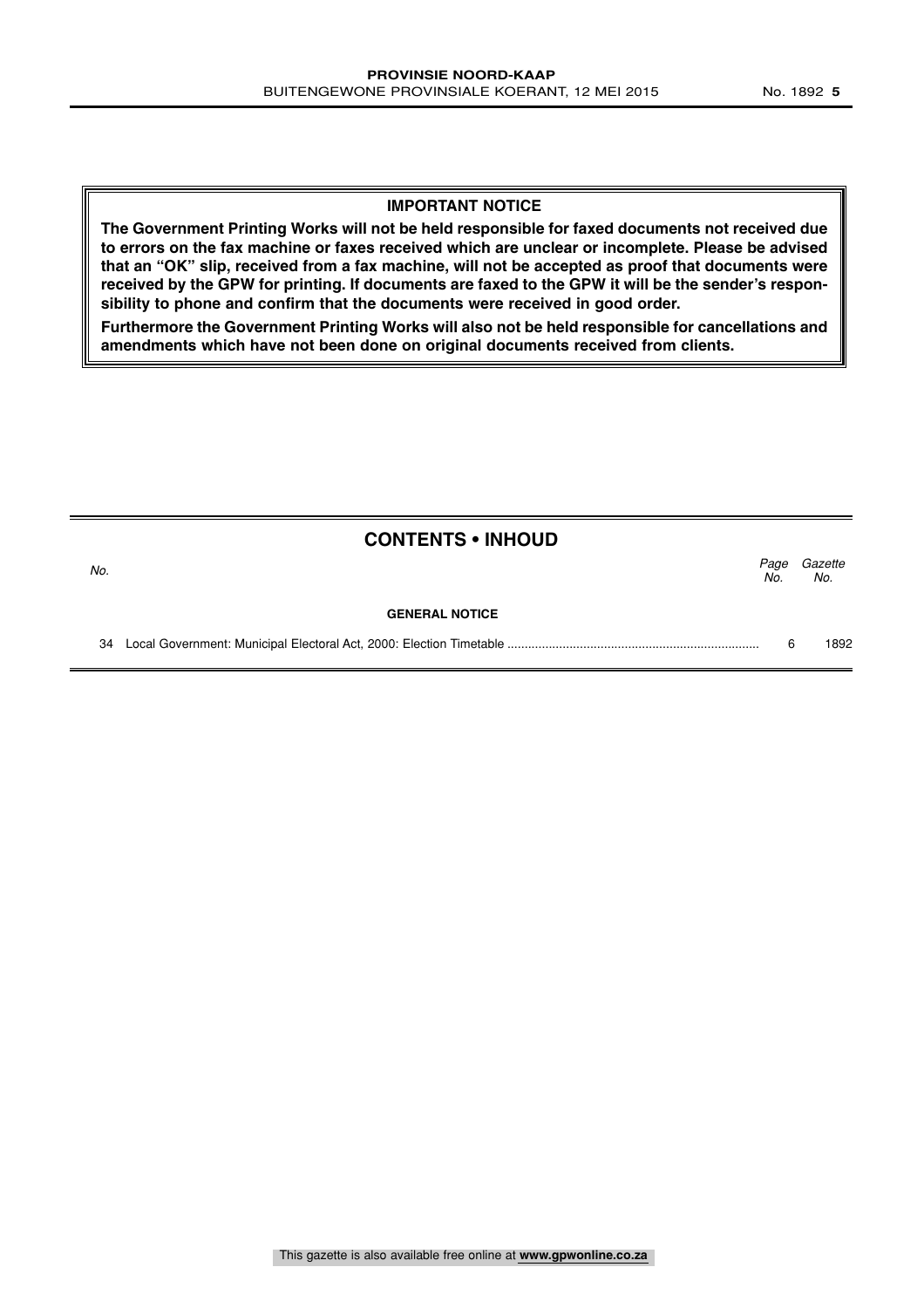### **GENERAL NOTICE**

#### **NOTICE 34 OF 2015**

#### ELECTORAL COMMISSION

#### ELECTION TIMETABLE

The Electoral Commission hereby gives notice that it has in terms of section 11 of the Local Government: Municipal Electoral Act, 2000, compiled the election timetable set out below to apply to the municipal by-elections to be held on 3 June 2015 in respect of Ward 4 of the Magareng [NC093] Municipality as proclaimed by Provincial Notice number 32 of 2015 as published in the Provincial Gazette Extraordinary No 1890 of the Northern Cape Province dated 8 May 2015. A reference to "section" in this election timetable is a reference to that section in the Local Government: Municipal Electoral Act, 2000 (Act No. 27 of 2000).

#### Cut-off time for act to be performed

1 An act required in terms of this Act to be performed by not later than a date in the election timetable must be performed before 17:00 on that date, unless otherwise specified.

#### Certification of the voters' roll

2 By 12 May 2015 the chief electoral officer must certify the segments of the voters' roll for the voting districts to be used in the by-elections in terms of section 6(2)(a).

#### Notice that lists of addresses of voting stations are available for inspection

3 By 12 May 2015 the chief electoral officer must give notice that copies of a list of voting stations and their addresses will be available for inspection at the office of the Commission's local representative in terms of section 19(5).

#### Notice of route of mobile voting stations

4 If the Commission decides to use mobile voting stations in the byelections, the Commission must by 12 May 2015 give notice of the route, including the locations and estimated times of stopping of each mobile voting station in terms of section 22(1).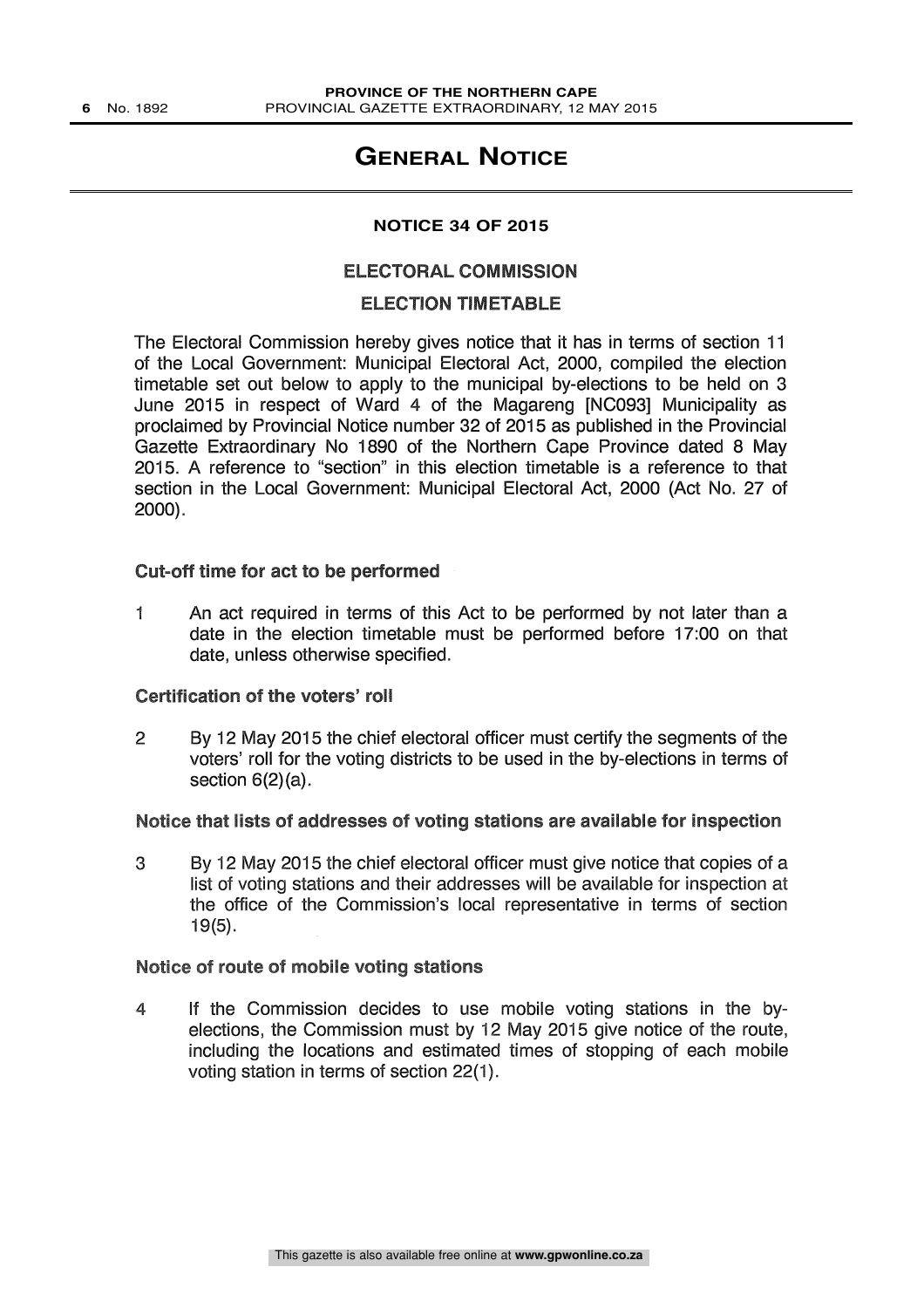#### Cut-off date for nomination of ward candidates to contest an election

5 By no later than 14 May 2015 at 17h00, the nomination of a person to contest the by-election in a municipality as a ward candidate must be submitted to the Commission's local representative on a prescribed form and in the prescribed manner in terms of section 17(1).

#### Cut-off date for compilation and certification of ward candidate lists

6 By 20 May 2015 the Commission must compile for each ward a list of ward candidates, certify those lists for that by-election, and keep copies of the lists available at the office of the Commission's local representative in terms of section 18 (1).

#### Cut-off date for issuing certificates

7 By 20 May 2015 the Commission must issue to each ward candidate contesting the by-election, a prescribed certificate in terms of section 18(1)(d).

### Application for special vote

8 10(1) By no later than 22 May 2015 a voter may apply in terms of Regulation 28B (1) to cast special vote within the voting district where she or he is registered. [Applications for special votes will only be received from 18 May 2015]

(2) On 2 June 2015 voters who had successfully applied to cast their special votes at the voting station, may visit the voting station between 08h00 and 17h00 to cast their special votes.

(3) On 2 June 2015 voting officers must visit voters who had successfully applied to cast their special votes at their places of residence, to afford them the opportunity to cast their votes there.